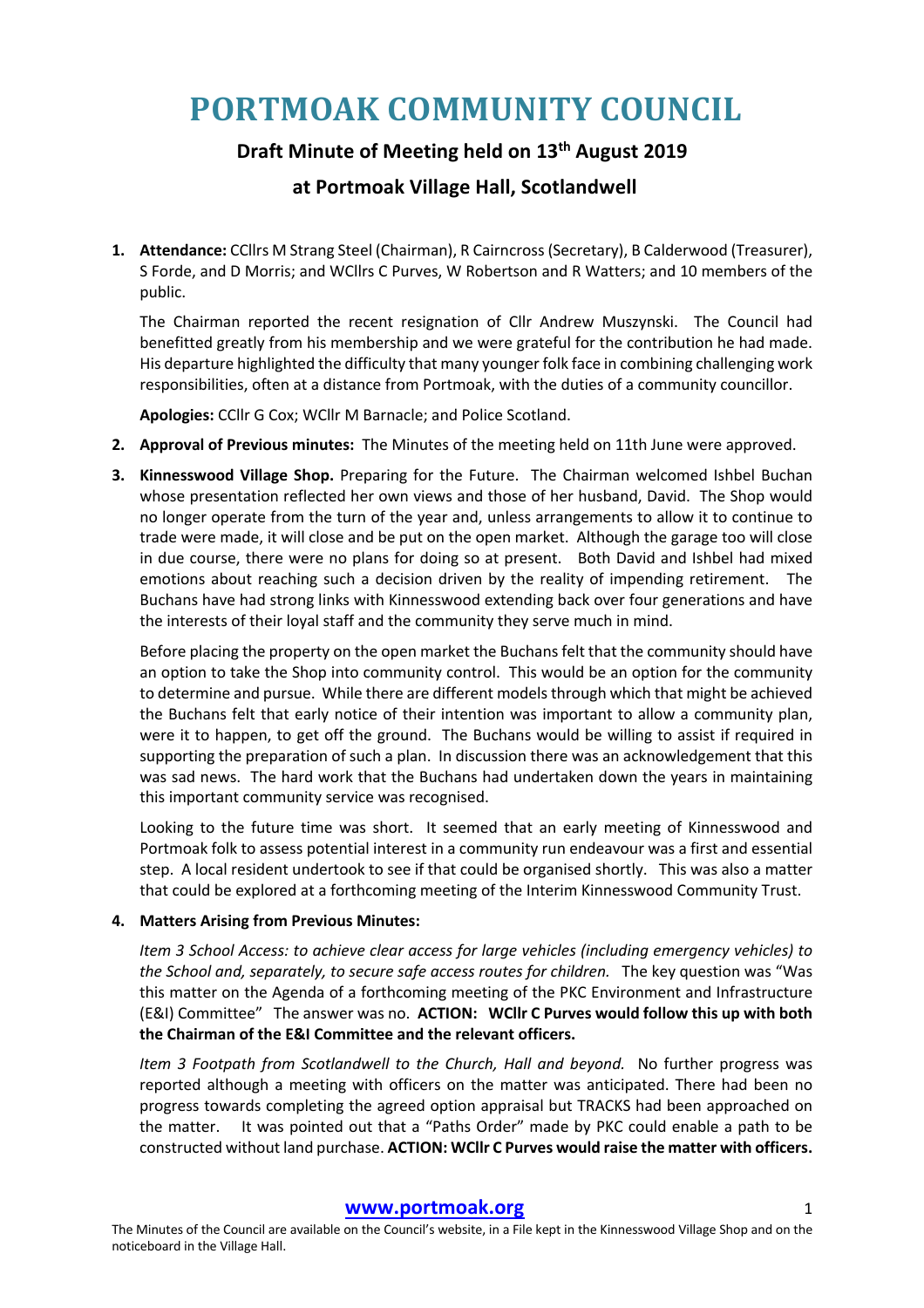*Item 3 Resilience - being better prepared for risks. Community Emergency Plan.* **ACTION: Report deferred until meeting on 10th September.**

*Item 3 Review of Scheme of Establishment of Community Councils.* The CC noted the timetable for CC elections. Nominations are required by 4.00 pm on 26<sup>th</sup> September 2019.

*Item 3 Portmoak Cemetery.* Progress was scant. Comment from PKC on a potential site is still awaited.

*Item 4 Rural Transport.* There had been around 250 responses to the questionnaire. The matter would be taken forward by the PKC Transport Committee which would meet shortly. Cllr S Forde would represent the CC on the Committee. In view of the restoration of the dedicated school bus from the Scotlandwell area the timetable of the 201 Stagecoach bus will be reviewed.

*Item 4 Road Safety Project Assessment Criteria:* The CC noted the E&I Chairman's response to Chairman's letter on this matter. The CC had identified significant flaws in the approach adopted. His response indicated that the criteria as drafted had been approved by the Committee but would be reviewed in due course. Therefore the adopted approach would influence the priority accorded current road improvements. The CC Chairman had written again to ask that his comments be taken into account when the review takes place.

*Item 4 Heart 200.* The Chairman reported that the organisers of Heart200 had written in support of the CC's concerns around increased visitor traffic passing through the Balgedie Toll junction. Their views had also been shared with PKC Road Safety officers.

*Item 4 Vehicle parking adjacent to Traffic-calming Islands.* **ACTION: WCllr R Watters to report***.*

*Item 4 Hedges: 1) Woodmarch; and 2) Bruce Road/A911 junction.* The owners of Woodmarch had yet to be contacted while those at the property at the Bruce Road/A911 junction were aware of the matter and would take action.

*Item 5 Pavement improvements in Kinnesswood:* WCllrs confirmed that pavement surfacing would focus mainly on the "north" side pavements.

#### **5. Reports:**

1. **Police**: 1) No local report; and 2) The CC also noted the Area Commander Bulletins of: 12th, 19<sup>th</sup> and 26<sup>th</sup> June and of 3rd,  $10^{th}$ ,  $17^{th}$ ,  $24^{th}$  and  $31^{st}$  July and of  $7^{th}$  August.

A potential community *Speed Watch Scheme* supported by trained local volunteers was noted. The arrangements were as yet provisional with support funding provided through PKC. Equipment could be shared across Kinross-shire CCs. The CC would keep the matter under review. WCllr Robertson is confident that there will be volunteers to operate the scheme.

2. **Treasurer:** The balance at the month ending 31<sup>st</sup> July was £700.00 in the General Account; and £1,144.55 in the Michael Bruce Way Account giving a total of £1,844.55. The new financial year would run from  $1^{st}$  September to  $31^{st}$  August. The CC would meet that requirement by having accounts to 31<sup>st</sup> August 2019 ready for audit shortly.

#### **3. Planning: to include:**

- *a) New applications*:
	- 1. *19/00976/FLL* 1 Gamekeepers Walk, Kinnesswood, Alterations and extensions. No CC Comment: PKC Approved.
	- 2. *19/00955/FLL* Woodmarch, Kinnesswood*,* Alterations and extensions. No CC Comment: PKC Approved.
	- 3. *19/01015/FLL* Land 30m SE of Gate Lodge, Glenlomond, New dwellinghouse. CC objection: PKC refused.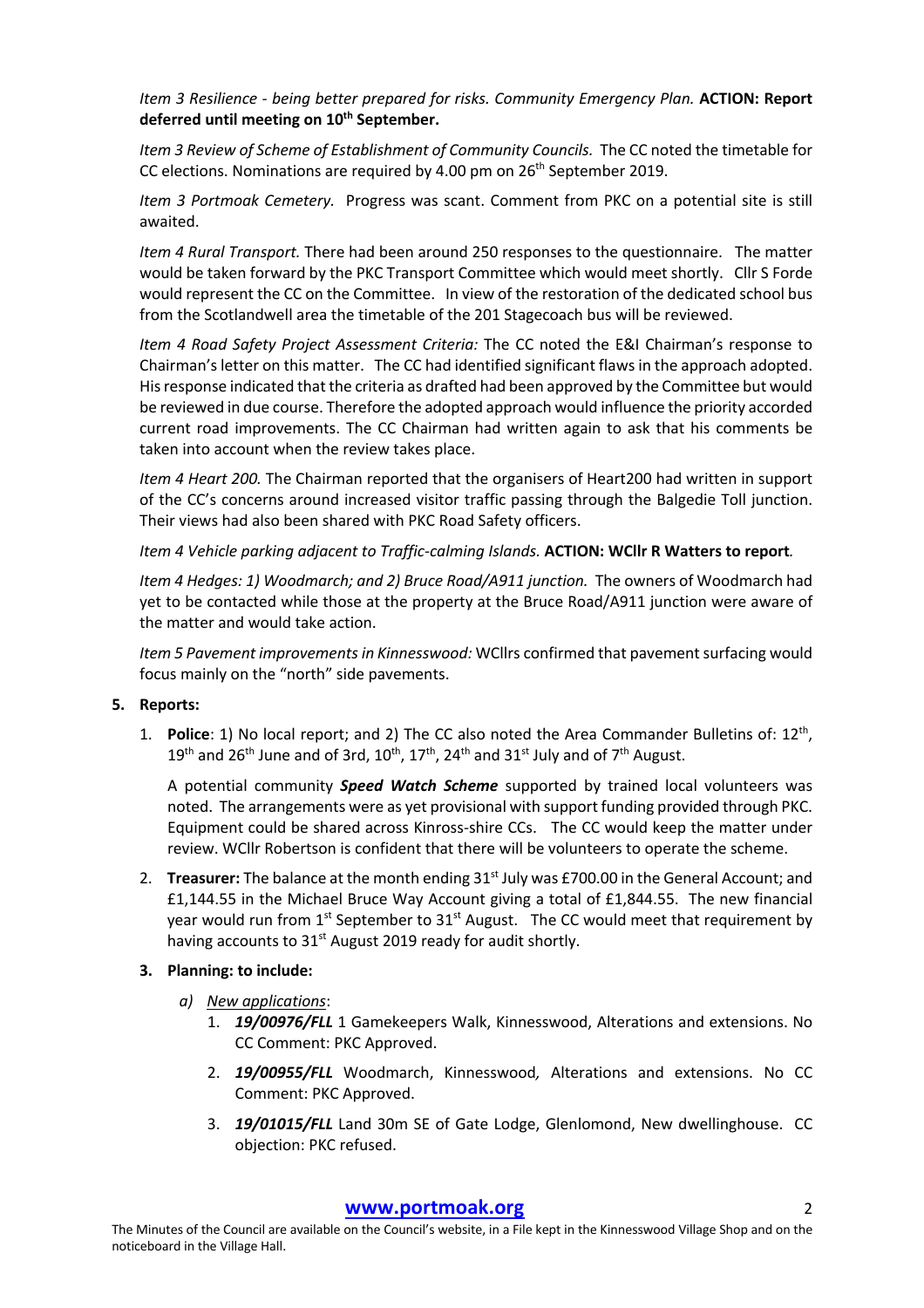- 4. **19/01029/FLL** 22 Gamekeepers Road Kinnesswood, Erection of ancillary building. No CC Comment. Application Withdrawn.
- 5. **19/01084/FLL Land** 50m SW of Liathach, Leslie. Erection of 2 camping pods etc. No CC comment.
- 6. **19/00917/FLM** Lathro Kinross, Erection of 195 houses, CC Objection.
- b) *Progress with Developmen*ts:
	- 1. *Lomond Inn, Kinnesswood: Applications.* The CC noted that the applications to demolish the Lomond Inn and to replace it with a new build dwellinghouse had been granted planning consent. CCllr D Morris commented that the planning officer's report to the Committee appeared to make no attempt to modify the proposals to take into account any representations made by the Community Council or any local residents. It appeared to be a decision that was entirely officer led and caste doubt on the value of any representations made on PKC planning applications.
	- 2. *Westfield FIFE:* Energy from Waste Plant. 1) Application for SEPA Licence. The Chairman had attended a meeting, along with representatives of other CCs, with the senior SEPA officer concerned. The application ran to about 1,250 pages. The meeting was well-conducted highlighting the importance of: a) assurance that only non-hazardous waste would be accepted; b) the arrangements for the removal of hazardous waste from the site would be carefully monitored; and c) monitoring of a range of physical and chemical parameters being rigorously discharged. The matter of smell emanating from the site would be pursued. The CC will submit formal comment. 2) A Meeting of Westfield Liaison Group will be held on 28<sup>th</sup> August and will include a site visit.

#### 4. **Roads: To consider progress with road safety improvements:**

- a) *The B920 Bridge over the New Cut*. The concern that the damaged bridge had been left abandoned for too long had elicited a response from PKC that, subject to habitat surveys, it will repaired in October.
- b) *Traffic lights at Balgedie Toll.* The CC had been approached by Mark Ruskell MSP in respect of constituent concerns about the impact that the proposed Heart 200 route may have on the local environment and community. The Chairman will respond setting out the CC's concerns in respect of the Balgedie Toll junction, offering a meeting and asking the MSP to write to PKC supporting the CC's wish for action on the junction.
- c) *Resurfacing B920 around its junction with the B9097.* This would commence 16th September for 2 weeks.
- d) *Recent flooding.* Blocked drains in Scotlandwell (a recurrent problem) and at Wester Balgedie between the Balgedie Toll and the Queens View junction (again a recurrent problem) will be pursued with PKC Roads department.

# **5. Paths Group: To consider:**

- *a) Path from Lochend to Heritage Trail.* There had been significant progress and, subject to a formal response from the Scottish Gliding Centre, a meeting of interested parties will be convened by WCllr Willie Robertson shortly.
- b) *Dryside Road, Access & Maintenance.* CCllr D Morris will take up the issue of clearance of vegetation.
- c) *Access on Bishop Hill.* No action reported.
- **6. PKC Ward Cllr Reports:**